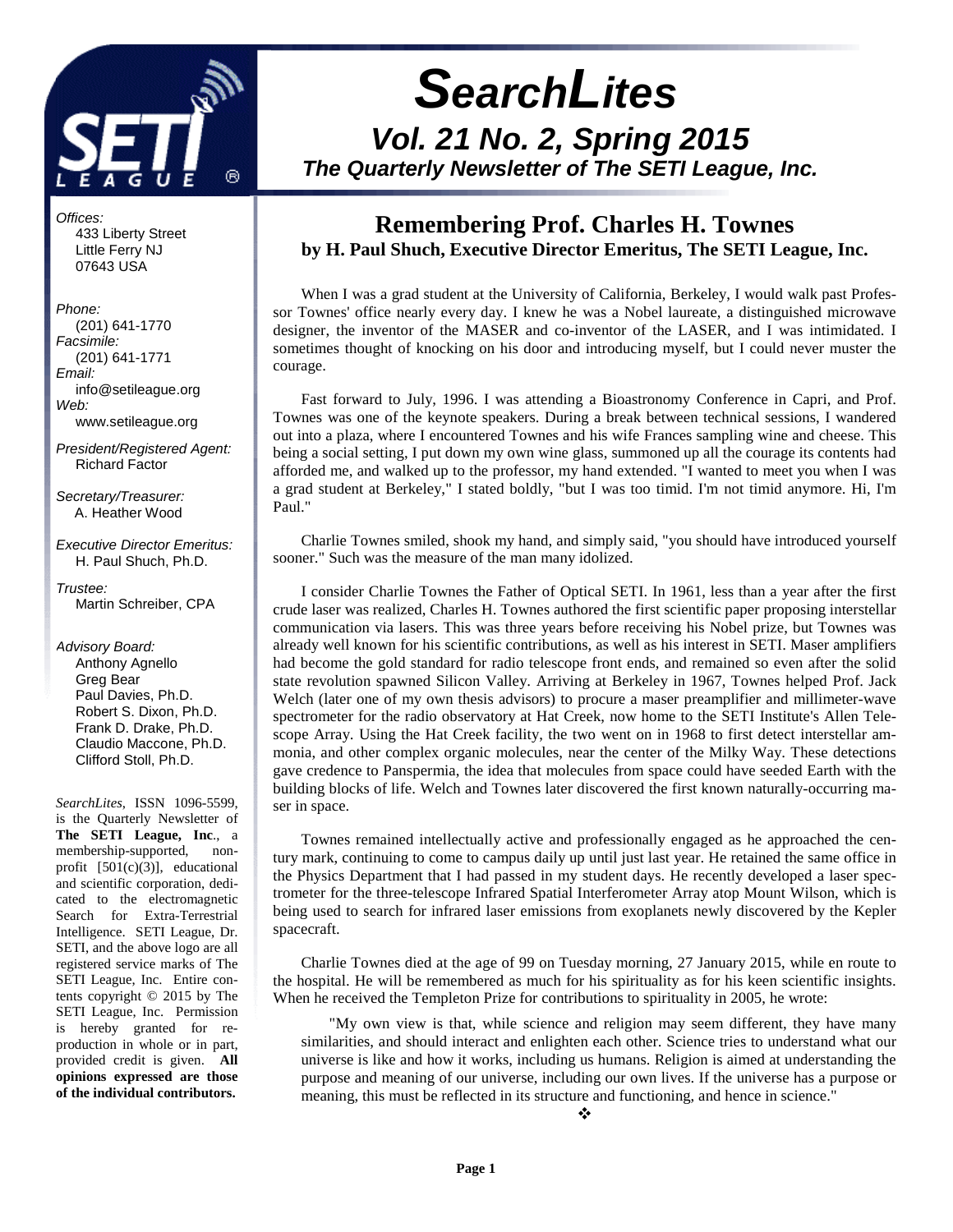

**Nobel laureate Prof. Charles H. Townes, the father of Optical SETI, at the OSETI III Conference in San Jose CA, 22 January 2001.** *SETI League photo by H. Paul Shuch.*

## **Ask Dr. SETI ®**

# **Whatever Happened to the Screensaver?**

#### **Dear Dr. SETI:**

*I am a returning SETI@home volunteer and I am wondering what happened to the dynamic screen saver classic, the one with the moving graphics. Please let me know how to get it.* 

 *Gildy (via email)* 

## **The Doctor Responds:**

First off, Gildy, thank you for your efforts. SETI@home is indebted to volunteers like you.

When the SETI@home concept was expanded into BO-INC (the Berkeley Open Infrastructure for Networked Computing), it opened up the concept for use on many other scientific projects, such as distributed processing for protein folding, prime number searches, and genetic mapping. Thus, the graphic which was unique for SETI signal analysis was no longer appropriate to these broader applications, so the programmers at University of California eliminated it. I too regret the loss of the pretty screens, but believe me, it is for the greater good of science.

# **Event Horizon**

SearchLites readers are apprised of the following conferences and meetings at which SETI-related information will be presented. League members are invited to check our World Wide Web site (www.setileague.org) under *Event Horizon*, or email to us at info@setileague.org, to obtain further details. Members are also encouraged to send in information about upcoming events of which we may be unaware.

**March 21 - 22, 2015**:*Society of Amateur Radio Astronomers Western Conference*, Stanford University, Palo Alto CA.

**March 26 - 27, 2015**: 6th IAA Symposium on *Search for Life Signatures*, Paris, France

**April 18, 2015, 0000 UTC - 2359 UTC:**: Sixteenth annual SETI League *Ham Radio QSO Party*: 3.551, 7.0309, 7.2039, 14.084, 14.204, 21.306, and 28.408 MHz.

**April 19, 2015, 1300 EDT**: Twenty First SETI League *Annual Membership Meeting*, Little Ferry NJ.

**April 24 - 25, 2015**: *Southeastern VHF Conference*, Morehead, KY.

**May 22 - 25, 2015**: *Balticon 49*, Hunt Valley, MD.

**June 21 - 24, 2015** (tentative): *Society of Amateur Radio Astronomers Conference*, National Radio Astronomy Observatory, Green Bank WV.

**August 19 - 23, 2015**: *Sasquan*, the 73rd World Science Fiction Convention, Spokane, WA.

**October 2015 (dates to be announced)** : *66th International Astronautical Congress*, Jerusalem, Israel.

**April 16, 2016, 0000 UTC - 2359 UTC:**: Sixteenth annual SETI League *Ham Radio QSO Party*: 3.551, 7.0309, 7.2039, 14.084, 14.204, 21.306, and 28.408 MHz.

**April 17, 2016, 1300 EDT**: Twenty Second SETI League *Annual Membership Meeting*, Little Ferry NJ.

**August 17 - 21, 2016:** *MidAmeriCon II*, the 74th World Science Fiction Convention. Kansas City, MO.

**October 2016 (dates to be announced)** : *67th International Astronautical Congress*, Guadalajara, Mexico.

**April 15, 2017, 0000 UTC - 2359 UTC:**: Seventeenth annual SETI League Ham Radio *QSO Party*: 3.551, 7.0309, 7.2039, 14.084, 14.204, 21.306, and 28.408 MHz.

**April 16, 2017, 1300 EDT**: Twenty Third SETI League *Annual Membership Meeting*, Little Ferry, NJ.

**October 2017 (dates to be announced)** : *68th International Astronautical Congress*, Adelaide, Australia.❖



**Want a painless way to support The SETI League? Browse to www.smile.amazon.com. In the "Pick your own charitable organization" box, just type in "SETI League." Now, every time you shop Amazon, they will donate a half percent of your purchase price to SETI research!**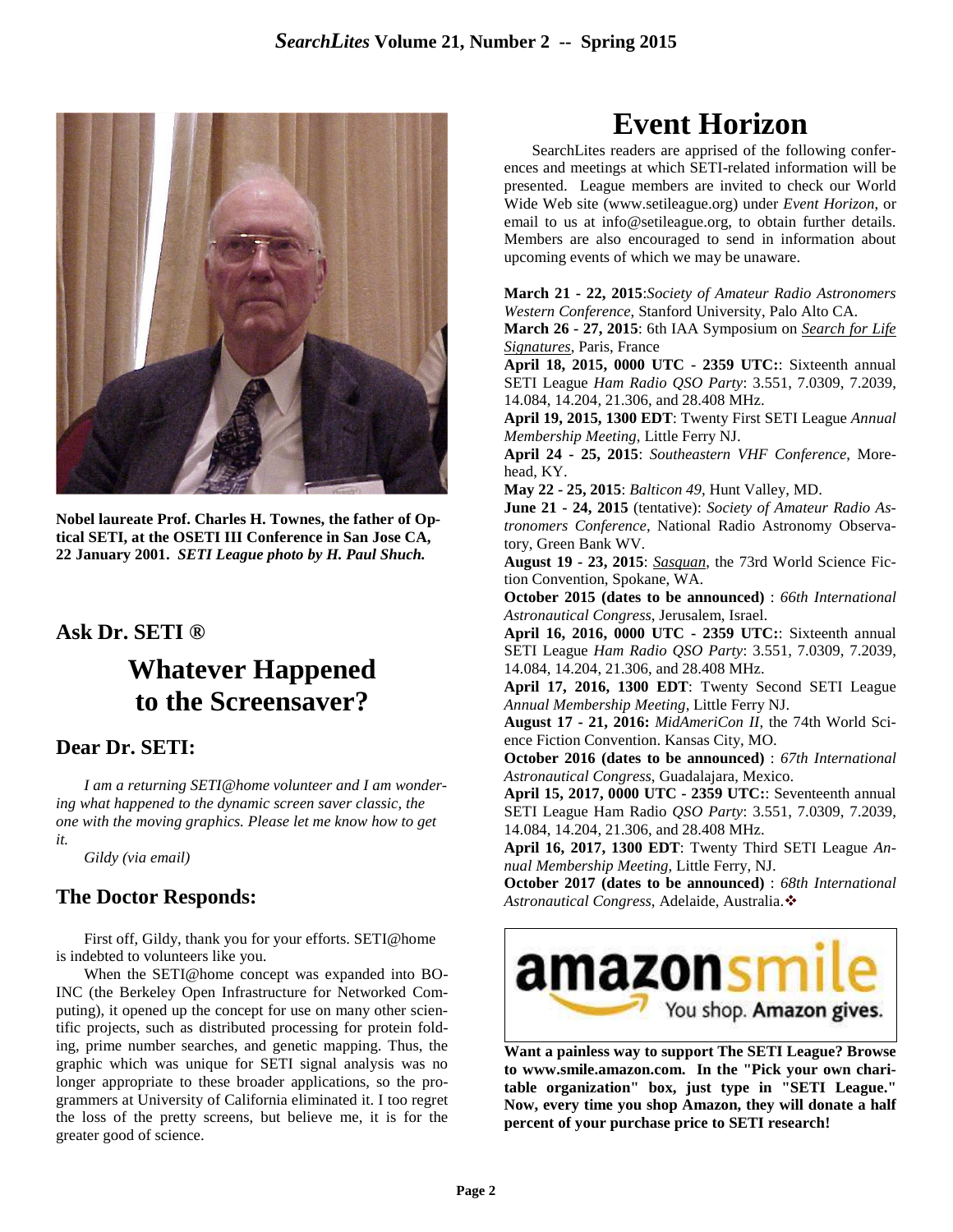#### *Guest Editorial:*

#### **Alan Turing and the Five Sigma Theory of Progress by Seth Shostak, Senior Astronomer, SETI Institute from Huffington Post, used by permission**

Maybe it's something in the stout, but what's up with this burst of biopics about British boffins?

Trundle down to the local cineplex and you can enjoy a brief history of iconic physicist Stephen Hawking in *The Theory of Everything*. If your stamina is adequate, you can also savor the tormented life of mathematician Alan Turing in *The Imitation Game*, a compelling film about the efforts to break German codes during the Second World War.

Both men can be rightfully described as geniuses, and therefore by definition are highly exceptional. Stories about exceptional people have always titillated the public, as recognized by writers from Shakespeare to People Magazine.

But Turing and Hawking are scientists, and as stars in movies they're as uncommon as Swiss admirals. That's particularly true in America where, with our rough-and-tumble frontier past, we generally prefer the broad-shouldered to the brainy.

So as a researcher myself, I'm naturally pleased to see practitioners of science nailing lead roles in these wellmade, popular films. It's a definite improvement over the time, almost yesterday, when scientists were bumbling accessories to the plot, and invariably unattractive, socially primitive, and obliged to wear white lab coats to every occasion.

Both of these brilliant Britons suffer massive personal challenges -- and that makes for interesting characters. But the larger story is what these prodigies bring to the table at which the rest of us sit.

In the newer of these film, *The Imitation Game*, Turing's task is no less than changing the course of war. He joins a small group of academics recruited for the Government Code and Cypher School (a clumsy name requiring two lines on the rugby jerseys). They've been brought together to break the codes used by the Nazi military, encrypted by a machine known as Enigma.

Enigma, originally developed during World War I, is said to be as impregnable as the Titanic, and indeed its combination of wheels and cable jacks allow it to generate between one and a thousand billion billion different codes, depending on the model you buy. That latter figure is comparable to the number of grains of dry sand on all the beaches of Earth.

Traditional cryptographic analysis isn't going to work anytime soon, and Turing opts to unravel the Engima codes by building a machine based on a Polish invention known as a "bombe," an electromechanical computer. In the film, other members of his group are unconvinced by Turing's calculated approach, but the facts are, he can do without those guys.

However, they can't do without him, and that's because Turing is smarter. He's a five sigma event. And indeed, this film bends its knee at what I call the five sigma theory of human progress.

Now before you wince at the Greek, think back to that statistics course you took in college (or not). In statistics, a five sigma event is something incredibly unusual. A canonical example can be found in the statistics of human IQ. By definition, average IQ is 100. The standard deviation - a measure of the spread of this value -- is about 15 IQ points. Roughly 68 percent of the population will fall between plus and minus one sigma from the average.

In other words, two-thirds of the folks in a random sample of Homo sapiens will have IQs between 85 and 115, and 95 percent will have IQs within two sigma of the mean. If you have a three-sigma intellect (IQ of 145, on the positive side of the mean) you can rightly put "exceptionally clever" on your business card. You're one in many hundred, and probably the envy of the lout in the next cube.

But at five sigma, you humble 99.99997 percent of the population. When it came to mathematics -- particularly the mathematics of computation -- Alan Turing was a five sigma event.

You could argue that, when all is said and done, it is the five sigma people who make the big advances. Consider an example from another discipline, music. There have been thousands and thousands of composers since musical notation gave durability to the work of these creative tunesmiths. But a millennium from now, most of their stuff will be unplayed and unremembered. Not so for five sigma composers like Beethoven, Mozart or the Beatles. The truly exceptional matter. And the situation is similar for other artists and the practitioners of any field from philosophy to physics.

This may explain our deep attraction to the brilliant outliers who, in the words of the Turing film, can do things no one can imagine. But the brutal flip side of this reductionist idea is the implication that if you're not at the five sigma level, your efforts, while admirable and even useful, will never be fodder for future memory or future textbooks -- that most of us are no more than worker bees. Essential and functional, yes. But transformative, no. We are merely plug-and-play parts in the machine.

That's simultaneously discouraging and myopic. In truth, there are millions and millions of things that humans do, and that means that most of us are five sigma practitioners at something, even if it's only caring for our garden or our cats.

The real human story isn't the lone runner, it's the race. Fifty thousand people participated in the New York Marathon this year. No doubt only a handful thought they had a chance of coming in first. But they still showed up. We don't all have to be five sigma events in the arts or sciences. The name of the game isn't "winner" -- it's "game."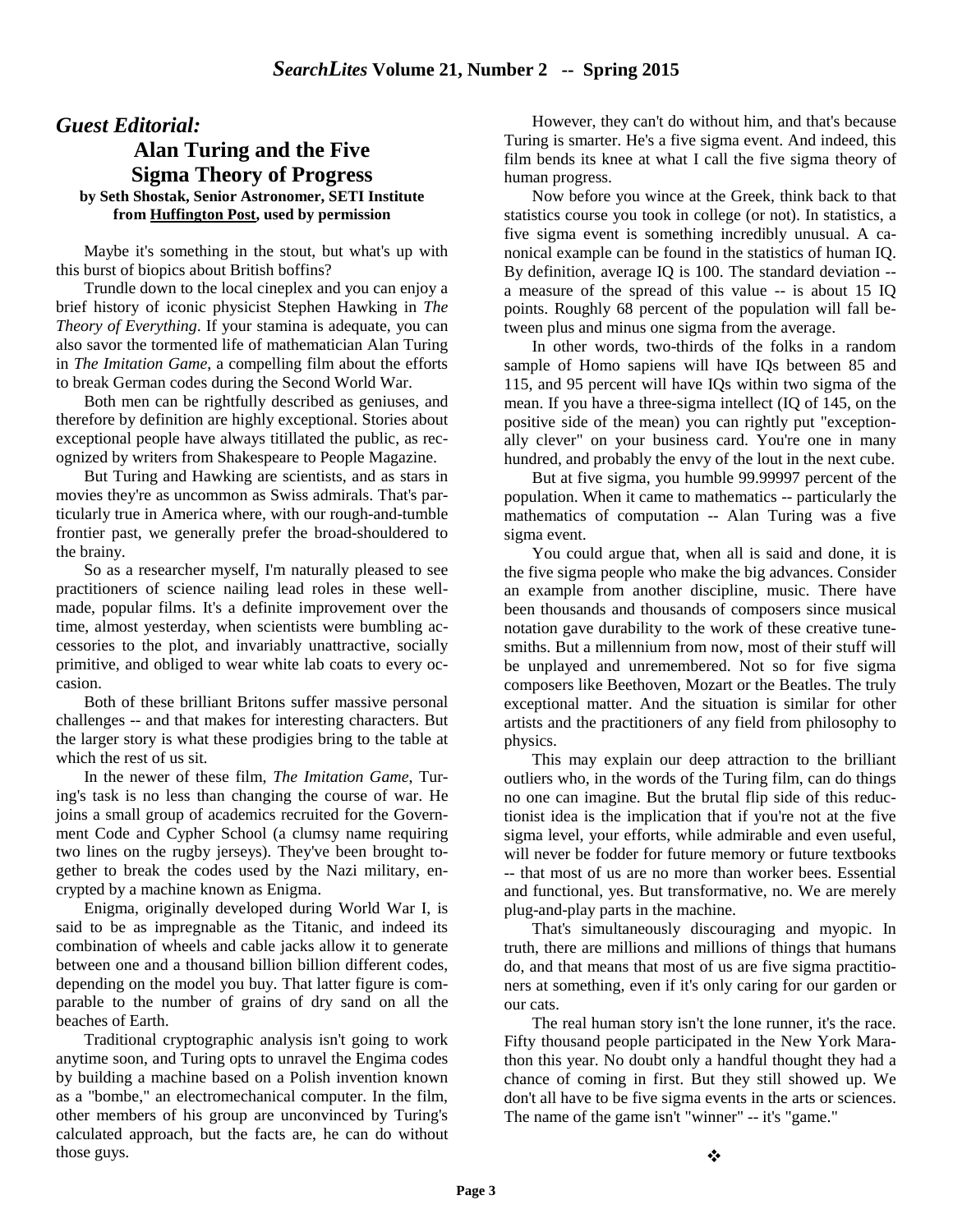#### *Guest Editorial:*

#### **Je Suis Charlie by Elisabeth Piotelat SETI League Regional Coordinator**

When I was a little girl, there were only 3 channels on our TV. The second of them broadcast *Cosmos* and *recreA2*. Carl Sagan showed me the universe. On Wednesday afternoons I watched *recreA2*, waiting for such cartoons as *Captain Harlock* and *UFO Robot Grendizer*. These cartoons were introduced by a singer called Dorothée. While she was singing or speaking, we saw caricatures of her, exaggerating her big nose. They were drawn by a cartoonist named Cabu. He was my nice friend, a kind of brother for all kids in France.

In 2014 I watched the remake of *Cosmos*, presented by Neil DeGrasse Tyson. I read a lot of debate about religion and was surprised. Why is evolution a problem? It's science... I sometimes thought American people are rather crazy. Here in France none of the *Cosmos* episodes was ever discussed or criticized.

Recently, Cabu and 11 other people were killed. Why? Just because they were going on doing the same job as scientists: using the pen (still mightier than the sword) to represent the universe, in a weekly magazine called Charlie Hebdo. It would be very difficult to send any of a Charlie Hebdo's cartoons to ETI, because we would have to explain what a "caricature" is.

I knew that there was a *big* difference between the real Dorothée's nose and the one drawn by Cabu. I understood the meaning of "caricature". I'm not a sociologist; I'm not an economist; I don't have time to travel all over the world to understand what happens in Gaza, Moscow or Baghdad. So I read Charlie Hebdo from time to time. When I subscribed, I received the bath towel seen here:



Of course, there's no cactus at the North Pole. White bears don't read newspapers while sipping ocean water. I would never ask someone to post this image on a spacecraft, like the Pioneer 10 plaque. But, isn't this a rather fair representation of global warming, one of our main problems here on Earth, were we have icebergs, oceans, sand, cactus, and hopefully some white bears?

In 2014, I was that stupid white bear, peacefully reading Charlie Hebdo without being conscious that any of us could disappear within a few days. On the 25th of December, I smiled at Neil DeGrasse Tyson's clever tweets about Newton.

Since the 7th of January 2015, I'm not smiling anymore. I'm hiding my sadness behind "Je suis Charlie". We French people are crazy, because we don't debate evolution or religion. We simply kill. I had no debates about *Cosmos*, because most people I know didn't watch it. My friends on social media share my point of view. We have no debate.

I'm Charlie because I want to provoke, in order to make people doubt. I live near Paris, and want my Muslim and Catholic neighborhood to be motivated to think about Charlie Hebdo's cover, and about intelligent life in the universe. The child I was in 2014 died with Cabu, Charb and the other victims of this senseless violence. My planet Earth is not the same any more. Cognito ergo sum.

**Disclaimer:** The opinions expressed in editorials are those of the individual authors, and do not necessarily reflect the position of The SETI League, Inc., its Trustees, officers, Advisory Board, members, donors, or commercial sponsors.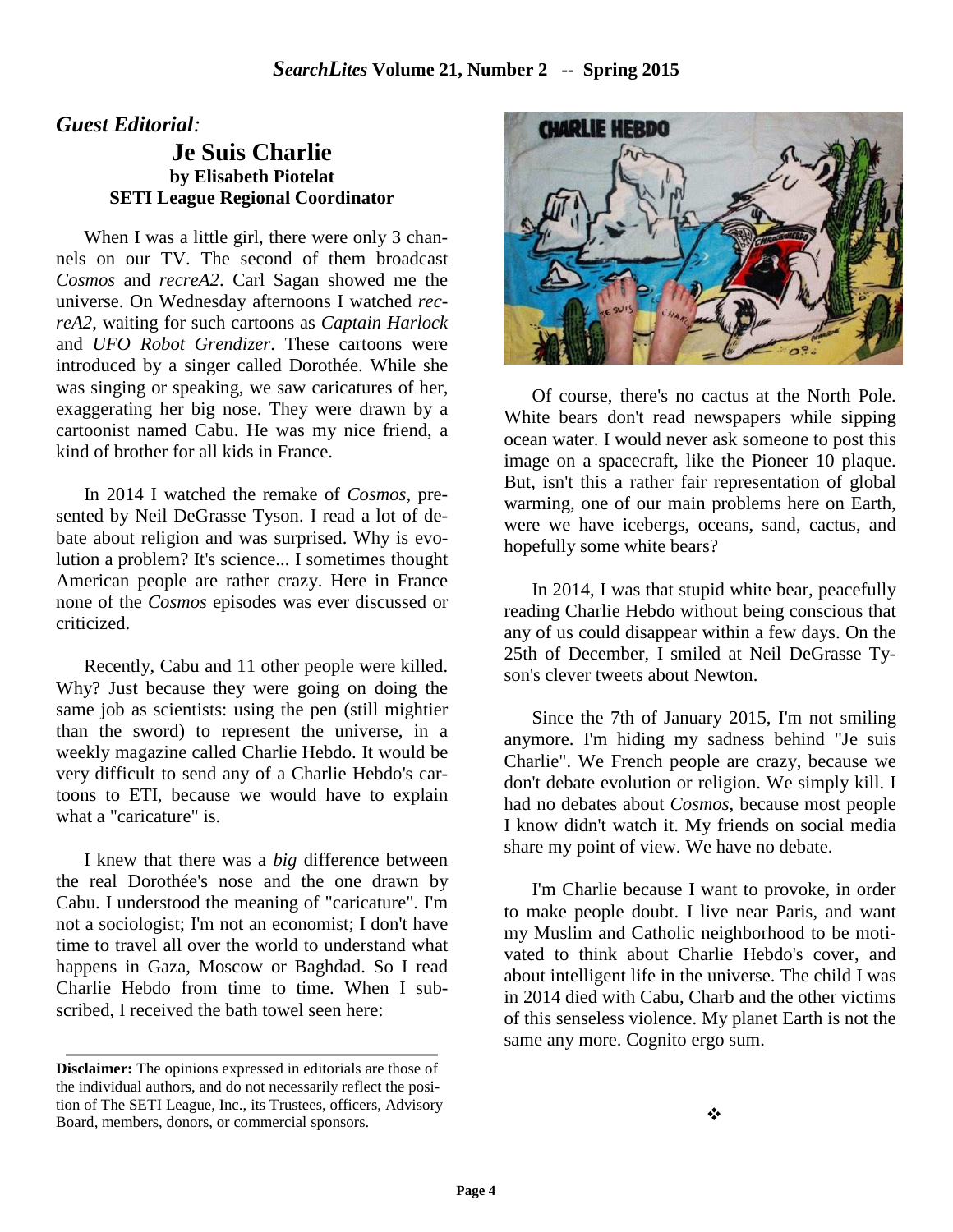# **TVIW 2014 Photos**



**Half a dozen SETI League members were among the eighty space travel professionals and enthusiasts gathered in November 2014 at Oak Ridge TN, for four days of study and collaboration at the third Tennessee Valley Interstellar Workshop.** *TVIW photo* 



**At Oak Ridge National Laboratory, mathematician Michael Minovitch, the father of gravity assist acceleration (now used for nearly all interplanetary spacecraft missions), signs his name to one of the Cray modules of the Titan supercomputer.** *Patricia Copeland photo* 



**In Oak Ridge TN at the recent Tennessee Valley Interstellar Workshop, Robert Kennedy (left) presents SETI League executive director emeritus H. Paul Shuch with a copy of "Interstellar Migration and the Human Experience," while Communications session chair Sam Lightfoot looks on.** *Paul Gilster photo*



**Following the 2014 Tennessee Valley Interstellar Workshop last November, several attendees participated in a tour of the Oak Ridge National Laboratory.** -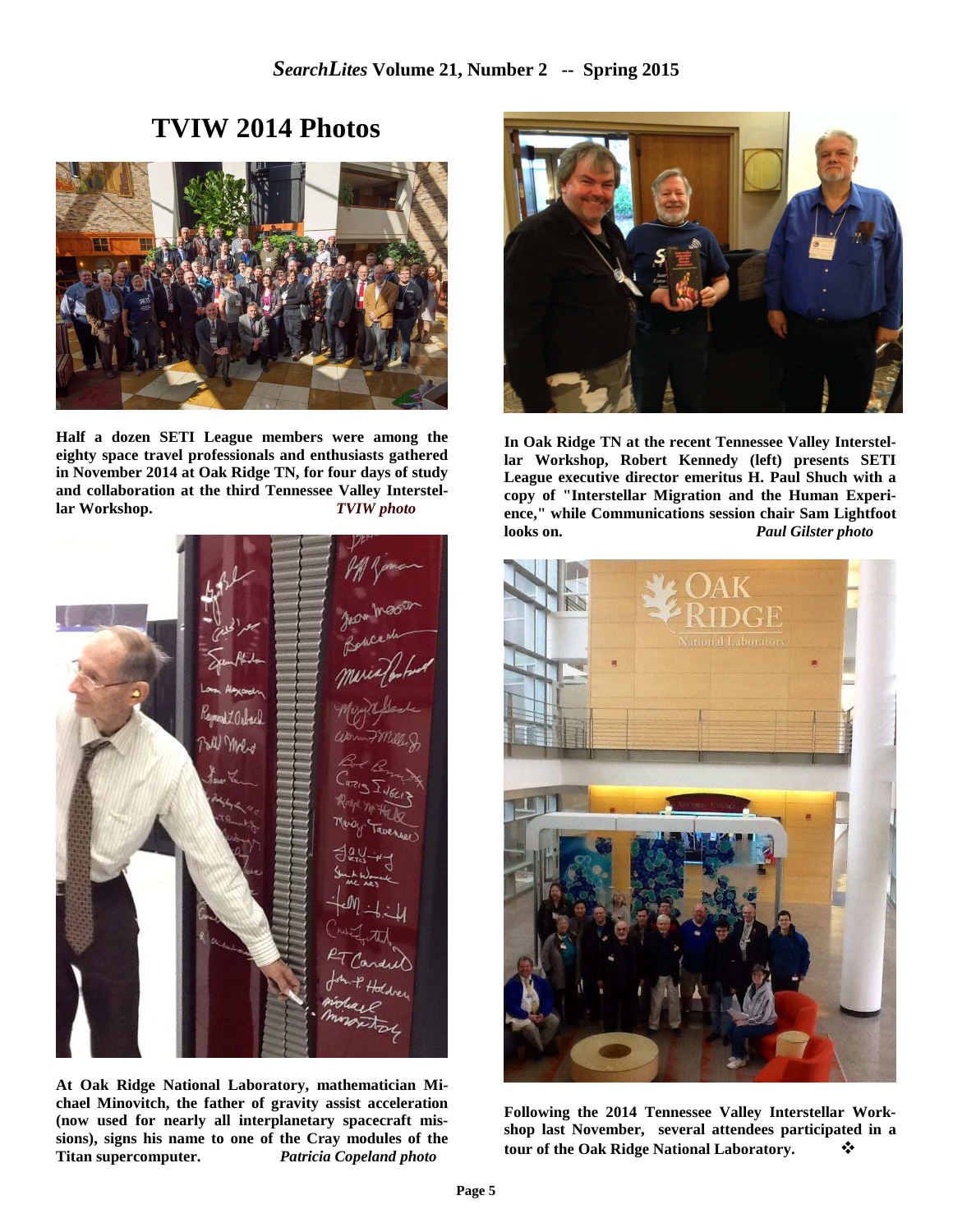## **Announcement of the Twenty-First Annual Membership Meeting Sunday, 19 April 2015, Little Ferry NJ**

 In accordance with Article IV, Section 1 of our duly approved Bylaws, the Trustees of The SETI League, Inc. hereby schedule our Twenty-first Annual Membership Meeting for 1 PM Eastern time on Sunday, April 19, 2015, at the conference room of Eventide, Inc., One Alsan Way, Little Ferry NJ 07643. This office is located adjacent to The SETI League office, one block north of Route 46 and one mile east of the Teterboro Airport, accessed off of Route 46 via Liberty Street to Harding Avenue to Alsan Way. Here is a map, courtesy of MapQuest.



We recommend that out-of-town members and guests flying in commercially use the Newark International Airport (EWR), which is about twenty minutes South of our office. There is a wide variety of hotels available at the Newark Airport. A rental car is recommended. From Newark, drive North on the New Jersey Turnpike to US Route 46 Westbound, cross over the Hackensack River, and two long blocks after the traffic circle, turn right onto Liberty Street.

Our members and guests using General Aviation are invited to use the Teterboro Airport (there *are* landing fees and a security fee). Of the half-dozen Fixed Base Operators offering transient parking, we recommend Atlantic Aviation (ask Ground Control for parking in the Atlantic Midfield). They should be able to assist you with ground transportation, and will waive the ramp fee if you purchase fuel. Please coordinate your schedules and needs in advance through our secretary via email to heather at setileague dot org.

As attendance by one percent of the League's membership constitutes a quorum, all members in good standing are encouraged to attend. The preliminary agenda for this meeting, per Bylaws Article XII, appears below.

Per Article IV, Section 3 our Bylaws, written or electronic notice of this Meeting is being provided to all members in good standing, not less than ten days nor more than ninety days prior to the meeting date. Members are encouraged to submit additional Old Business and New Business items for inclusion in the Agenda. Please email your agenda items to paul at setileague dot org, not later than April 1, 2015. For planning purposes, we would appreciate it if members would also RSVP to our secretary, heather\_at\_setileague\_dot\_org, if planning to attend.

The annual Board of Trustees Meeting required per Bylaws Article V, Section 3 will immediately follow the Membership Meeting. All SETI League members in good standing are welcome to attend.

#### **Preliminary Agenda**

- Call to Order
- Minutes of 2014 Membership Meeting
- Financial Report
- Committee Reports
- Old Business
- New Business
- Good and Welfare
- Adjournment